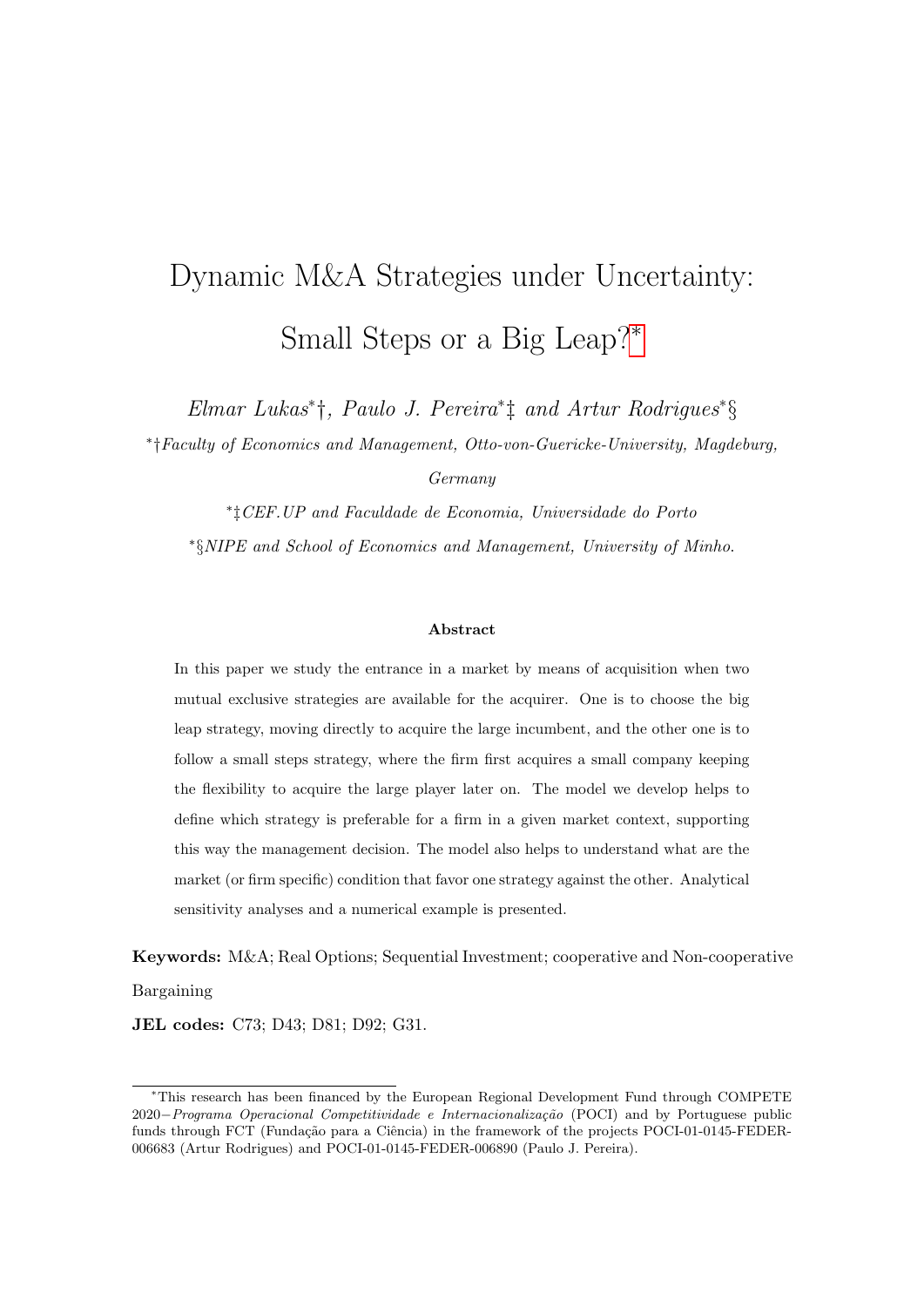# Dynamic M&A Strategies under Uncertainty: Small Steps or a Big Leap?

## 1 Introduction

When companies decide to enter in a new market via mergers and acquisition (M&A) often need to establish the optimal strategy to follow. In many situation, mainly when undertaking cross-border acquisitions or when expanding activities to different industries, companies opt for small and intermediary steps even when pursuing a later, and more important, objective. These intermediary steps can reveal crucial for the ultimate goal, improving company's position for the next strategic movements. For instance, "Chinese firms can  $(...)$  utilize German acquisitions as gateway to the European market  $(...)$ . In this respect, M&A has often proven to be a viable market entry option for Chinese companies seeking growth and know-how in Germany."<sup>[1](#page-1-0)</sup>

The motivation for the small steps seems to be obvious. They essentially allow companies to benefit from their experience, reducing the rate of failure of their investments [\(Barkema and Drogendijk 2007\)](#page-17-0). Naturally, this becomes more relevant when uncertainty on the outcome is significant.

Many examples exist where firms decide to start by incremental acquisitions instead of an immediate big leap. [Kumar](#page-18-0)  $(2009, p.4)$  $(2009, p.4)$  refers the case of Hidalco that did not "immediately cast about for targets overseas. Instead, it patiently executed small takeovers, first in India and later abroad, before making a big global play. Each of the initial acquisitions (...) taught the company something new and served as a stepping-stone toward another acquisition". Similarly, [Rabbiosi et al.](#page-18-1) [\(2012\)](#page-18-1) show that emerging markets firms tend to follow the incremental steps strategy when acquiring firms in developed countries.

This process allows the company to obtain fundamental information and knowledge about a foreign market, or about an industry, almost impossible to be obtained otherwise, when simply observing from outside. It would also allow the company to increase its

<span id="page-1-0"></span><sup>1</sup>Report on Chinese Investors in Germany by PWC.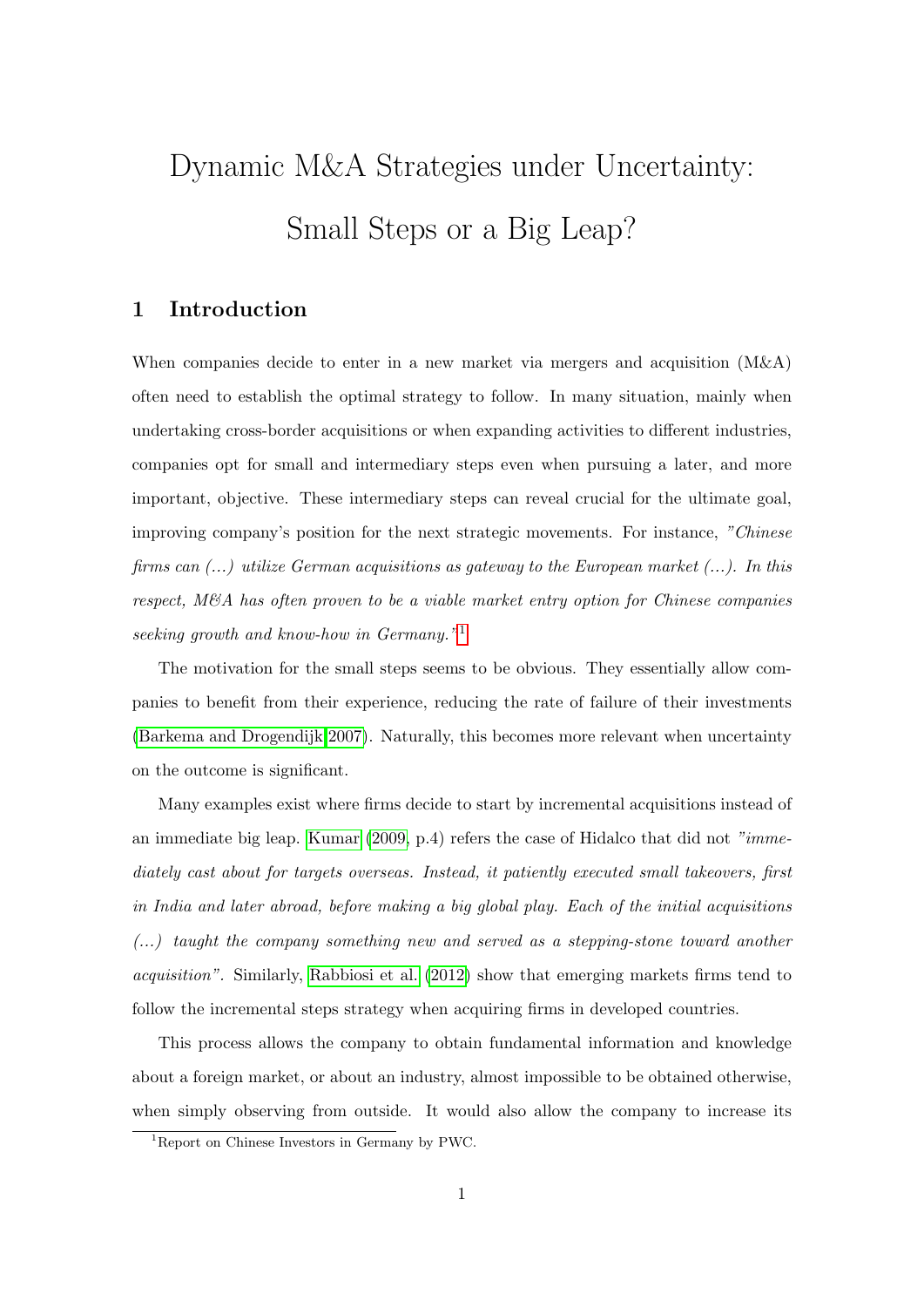experience and knowledge about the takeover process itself (mainly when undertaken in foreign markets), which in turn increases the related benefits of an acquisition [\(Aktas et al.](#page-17-1) [2013\)](#page-17-1), or of later acquisitions. In many situations, it may also modify the negotiation position of the acquiring firm.

Recently, when referring to the internationalization of emerging market firms (EMF), the sequential acquisitions strategy has been referred to as springboard perspective. According to this approach, EMF use foreign investments as a *springboard* to acquire assets that allow them to compete more effectively in the global arena [\(Barkema and Drogendijk](#page-17-0) [2007\)](#page-17-0). The serial acquisitions of targets of increasing value may benefit the acquirer by building its capabilities [\(Elango and Pattnaik 2011\)](#page-18-2).

In this paper, we study the entrance in a market with an ultimate goal of acquiring a large incumbent. For this purpose, two alternative strategies are available to the acquirer. One alternative is to follow a big leap strategy, moving directly towards the final goal, trying to takeover the large incumbent. The other one, in line with the springboard perspective, is to follow a sequential investment strategy, where the firm acquires a small company first, with the purpose of acquiring the large one later on.

The modeling of the two alternatives requires different acquisition processes, namely the cooperative and non-cooperative bargaining solutions, and may change the relative bargaining power of the firms. The model helps to define which strategy is preferable for a firm in a given market context, supporting this way the management decisions. The model also helps to understand what are the market (or firm specific) condition that favor one strategy against the other.

This paper is related to recent literature on M&A in dynamic context. Under uncertainty and flexibility the optimal timing for the acquisition plays an important role, as it plays the sharing rule of the merger surplus. The optimal timing and the sharing rule appear, for instant, in [Lambrecht](#page-18-3) [\(2004\)](#page-18-3), [Morellec and Zhdanov](#page-18-4) [\(2005\)](#page-18-4), [Thijssen](#page-18-5) [\(2008\)](#page-18-5), or [Banerjee et al.](#page-17-2) [\(2014\)](#page-17-2). The acquisition process is typically modeled as cooperative [\(Hackbarth and Morellec 2008,](#page-18-6) [Morellec and Zhdanov 2005\)](#page-18-4) or non-cooperative [\(Lam](#page-18-3)[brecht 2004,](#page-18-3) [Lukas and Welling 2012\)](#page-18-7) bargaining solution. We depart from the existing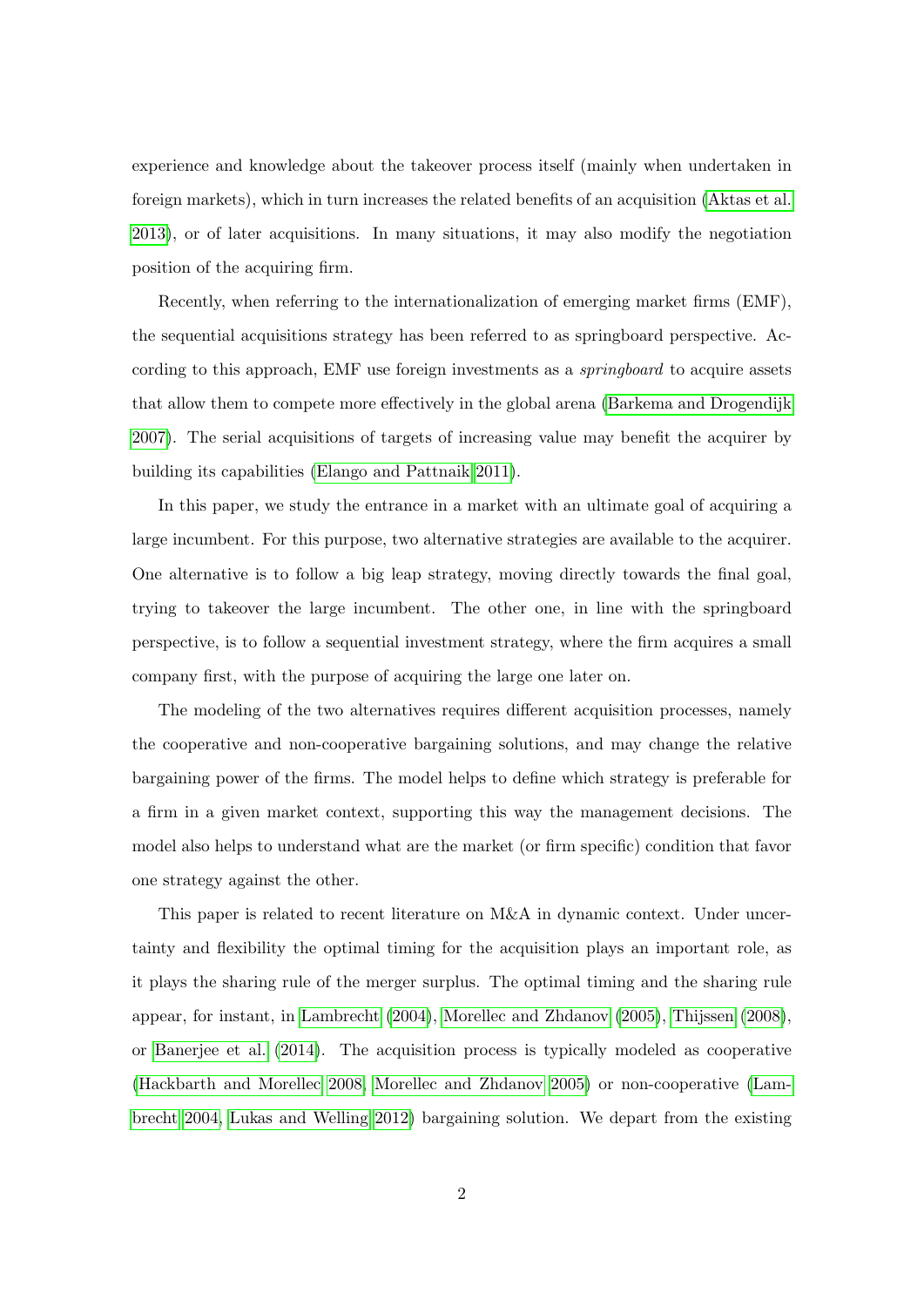literature by considering in the same dynamic model two mutual exclusive strategic decisions, acquisitions in small steps or a big leap acquisition, mixing the cooperative and the non-cooperative bargaining solutions.

The paper unfolds as follows. Next section presents the derivation of the model for the two alternative strategies, the big leap and small steps, as well as the definition of the best strategy to follow. Section 3 presents a detailed numerical example that allows us to show the dynamics of the model. Section 4 concludes.

## 2 The Model

Consider a setting of three firms. One firm, i.e.  $E$  is planning to enter a new technological market that consists of two firms, a large  $L$  and a minor firm  $M$ . We will assume that the new entrant's main intention is to acquire the prominent incumbent  $L$ . To do so, it is faced with two strategies. First, it can make a bid right away to the large firm (the big leap strategy) or second, it prefers to make a bid to the minor firm and in a subsequent step offer a bid to the prominent incumbent  $L$  (the small steps strategy). For the sake of simplicity, we will assume that each firm is endowed with a capital stock  $K_i$  with  $i \in \{E, L, M\}$  and subject to an industry wide shock modeled by means of a geometric Brownian motion, i.e.:

$$
dx(t) = \alpha x(t)dt + \sigma x(t)dW
$$
\n(1)

We will assume that

$$
\Pi_i(t) = K_i x(t) \tag{2}
$$

with  $i \in \{E, L, M\}$  approximates the firms' individual values. In the following, we will take a closer look at the new entrants individual strategies.

For modeling purposes we will use the first subscript to refer to the strategy under question ( $B$  for big leap, and  $S$  for small steps), while the second subscript identifies the firm.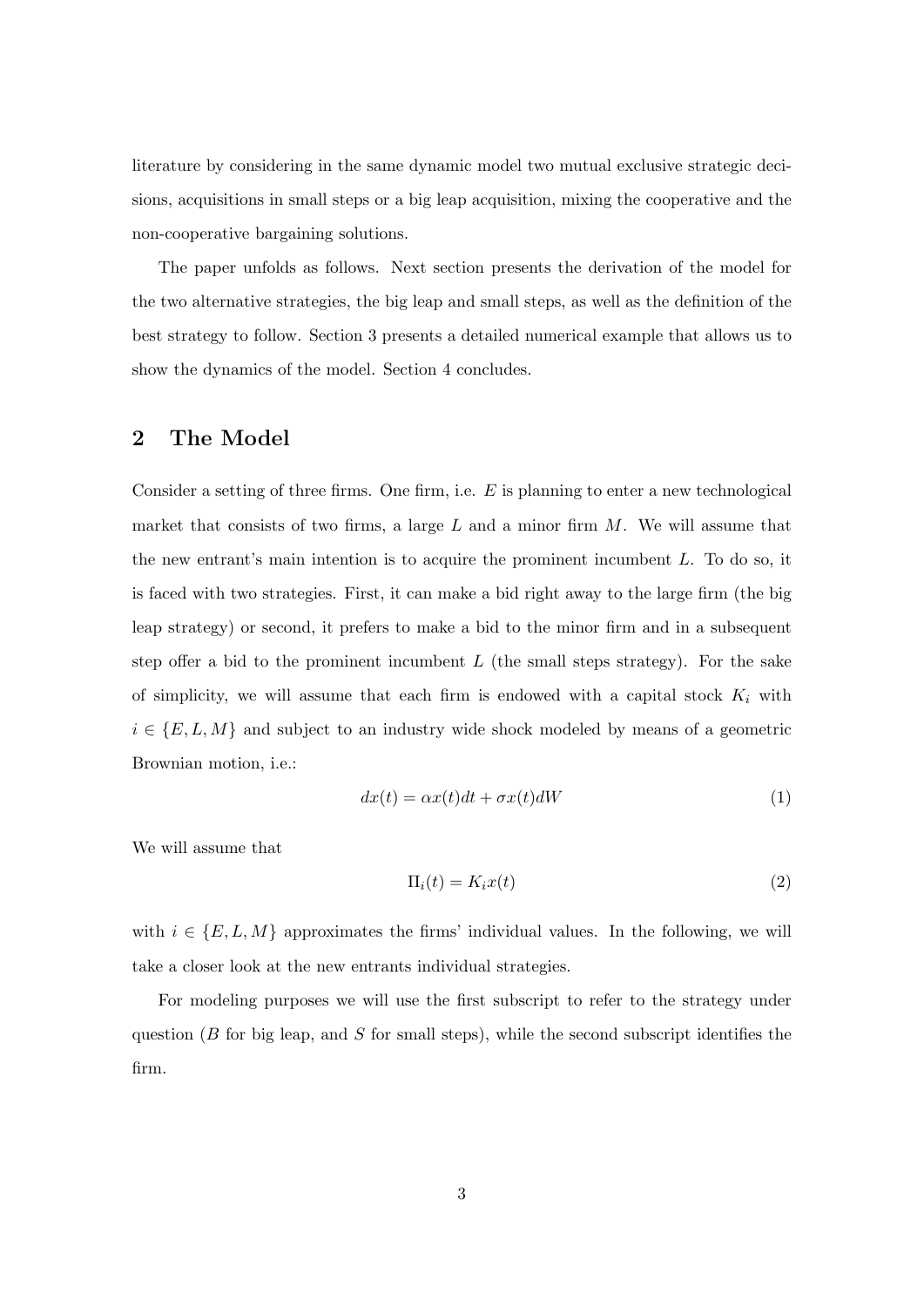## 2.1 Big Leap: Acquisition of the Large Firm

In order to model the acquisition process, we will rely on a non-cooperative bargaining solution, i.e. the new entrant offers the large incumbent a premium  $\psi_{BL} > 0$  while the large firms times the acquisition. Let  $\omega_{BL} > 0$  denote the synergies as a percentage of large firm's value,  $\epsilon_{BL}T_{BL}$  and  $(1-\epsilon_{BL})T_{BL}$  denote the transaction costs assigned to each party where  $\epsilon_{BL} \in (0, 1)$  indicates the fraction of the transaction costs assigned to E.

Hence for any given premium level  $\psi_{BL}$  L's timing decision to sell the company solves the following optimization problem:

$$
f(x) = \max_{\tau} \left[ \mathbf{E} \left[ \left( (\psi_{BL} - 1) K_L x(t) - (1 - \epsilon_{BL}) T_{BL} \right) e^{-r\tau} \right] \right],\tag{3}
$$

$$
= \max_{x^*} \left[ \left( (\psi_{BL} - 1) K_L x^* - (1 - \epsilon_{BL}) T_{BL} \right) \left( \frac{x}{x^*} \right)^{\beta_1} \right] \tag{4}
$$

where  $\beta_1 = \frac{1}{2}$  $rac{1}{2} - \frac{\alpha}{\sigma^2}$  $\frac{\alpha}{\sigma^2} + \sqrt{\left(-\frac{1}{2}\right)}$  $\frac{1}{2} + \frac{\alpha}{\sigma^2}$  $\sigma^2$  $\bigg)^2 + \frac{2r}{2}$  $\frac{27}{\sigma^2}$ . On the other side, the new entrant anticipates the reaction function of the second mover and grants an optimal premium such that it maximizes her objective function, i.e.:

$$
\max_{\psi_{BL}} \left[ \left( \left( \omega_{BL} \left( K_E + K_L \right) - K_E - \psi_{BL} K_L \right) x^* (\psi_{BL}) - \epsilon_{BL} T_{BL} \right) \left( \frac{x}{x^* (\psi_{BL})} \right)^{\beta_1} \right] \tag{5}
$$

Solving both objective functions recursively leads to the following result:

**Proposition 1.** The acquisition of the large firm takes place, if the large firm receives an optimal premium  $\psi_{BL}^*$  and waits until  $x(t)$  hits the optimal trigger value  $x(t) = x_{BL}^*$  where  $\psi_{BL}^*$  and  $x_{BL}^*$  are given by:

$$
\psi_{BL}^{*} = 1 + \frac{(\beta_1 - 1)(1 - \epsilon_{BL})}{(\beta_1 - \epsilon_{BL})} \frac{(\omega_{BL} - 1)(K_E + K_L)}{K_L}
$$
(6)

$$
x_{BL}^{*} = \frac{\beta_1}{(\beta_1 - 1)^2} \frac{(\beta_1 - \epsilon_{BL}) T_{BL}}{(\omega_{BL} - 1)(K_E + K_L)}
$$
(7)

 $\Box$ 

Proof. See Appendix.

**Corollary 1.** The sensitivities of the optimal solution are as follows:  $\frac{\partial \psi_{BL}}{\partial \sigma} < 0$ ,  $\frac{\partial x^*_{BL}}{\partial \sigma}$  >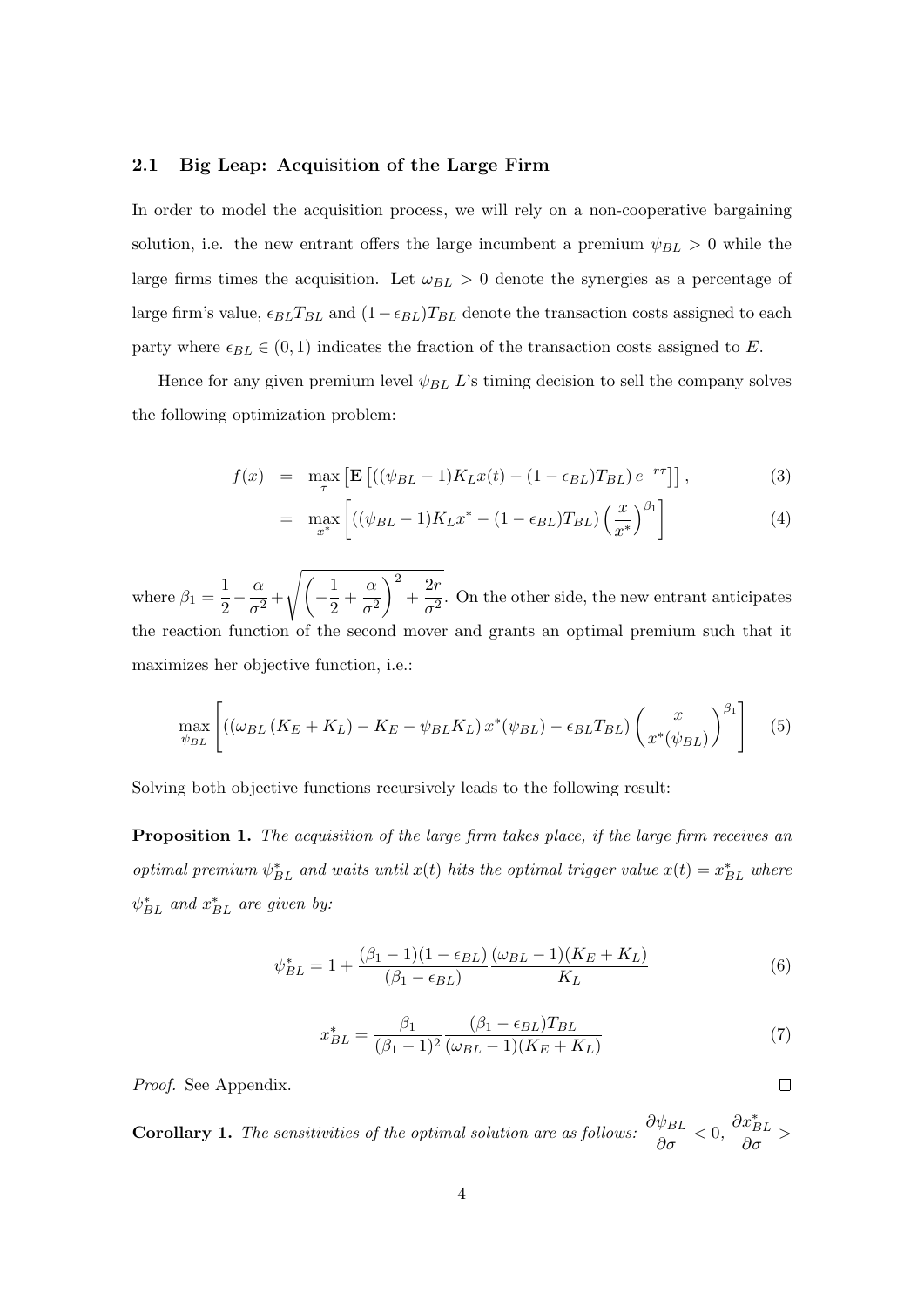$$
0, \frac{\partial \psi_{BL}}{\partial \omega_{BL}} > 0, \frac{\partial x_{BL}^{*}}{\partial \omega_{BL}} < 0 \frac{\partial \psi_{BL}}{\partial \epsilon_{BL}} < 0, \frac{\partial x_{BL}^{*}}{\partial \epsilon_{BL}} < 0 \frac{\partial \psi_{BL}}{\partial T_{BL}} = 0, \frac{\partial x_{BL}^{*}}{\partial T_{BL}} > 0 \frac{\partial \psi_{BL}}{\partial K_{E}} > 0, \frac{\partial x_{BL}^{*}}{\partial K_{E}} < 0 \frac{\partial \psi_{BL}}{\partial K_{L}} < 0, \frac{\partial x_{BL}^{*}}{\partial K_{L}} < 0
$$

## 2.2 Small Steps: Sequential Acquisition

## 2.2.1 Acquisition of the Minor Firm

Like in the previous case, we will assume that firm  $E$  can alternatively make an offer to the small firm. In particular, the new entrant offers the small incumbent a premium  $\psi_{SM} > 0$  while the small firm times the acquisition. Let  $\omega_{SM} > 0$  denote the synergies as a percentage of small firm's value,  $\epsilon_{SM}T_{SM}$  and  $(1 - \epsilon_{SM})T_{SM}$  denote the transaction costs assigned to each party where  $\epsilon_{SM} \in (0,1)$  indicates the fraction of the transaction costs assigned to E. Hence for any given premium level  $\psi_{SM}$  M's timing decision to sell the company solves the following optimization problem which is analogous to the one of the large firm alluded to earlier:

$$
g(x) = \max_{\tau} \left[ \mathbf{E} \left[ \left( (\psi_{SM} - 1) K_M x(t) - (1 - \epsilon_{SM}) T_{SM} \right) e^{-r\tau} \right] \right],
$$
 (8)

$$
= \max_{x^*} \left[ ((\psi_{SM} - 1)K_M x^* - (1 - \epsilon_{SM})T_{SM}) \left( \frac{x}{x^*} \right)^{\beta_1} \right] \tag{9}
$$

where  $\beta_1 = \frac{1}{2}$  $rac{1}{2} - \frac{\alpha}{\sigma^2}$  $\frac{\alpha}{\sigma^2}+\sqrt{\left(-\frac{1}{2}\right)}$  $\frac{1}{2} + \frac{\alpha}{\sigma^2}$  $\sigma^2$  $\bigg\}^2 + \frac{2r}{2}$  $\frac{\pi}{\sigma^2}$ .

Again, firm E anticipates the reaction function of the small firm and grants an optimal premium such that it maximizes her objective function. However, since the new entrant's true intention is to buy the large firm a subsequent option  $F$  emerges, i.e. to buy the large firm after acquiring the small firm. Hence, firm  $E$ 's objective function becomes:

$$
\max_{\psi_{SM}} \left[ \left( \left( \omega_{SM} \left( K_E + K_M \right) - K_E - \psi_{SM} K_M \right) x_{SM}^* (\psi_{SM}) + F(.) - \epsilon_{SM} T_{SM} \right) \left( \frac{x}{x_{SM}^* (\psi_{SM})} \right)^{\beta_1} \right]
$$
\n(10)

where  $F(.)$  denotes the flexibility to buy the large firm after successful acquisition of the small firm. Obviously, a solution to the decision problem is only obtainable once a flexibility value can be assigned to the subsequent option to merge with the large firm.

At this point two alternative strategies need to be considered: either the acquisition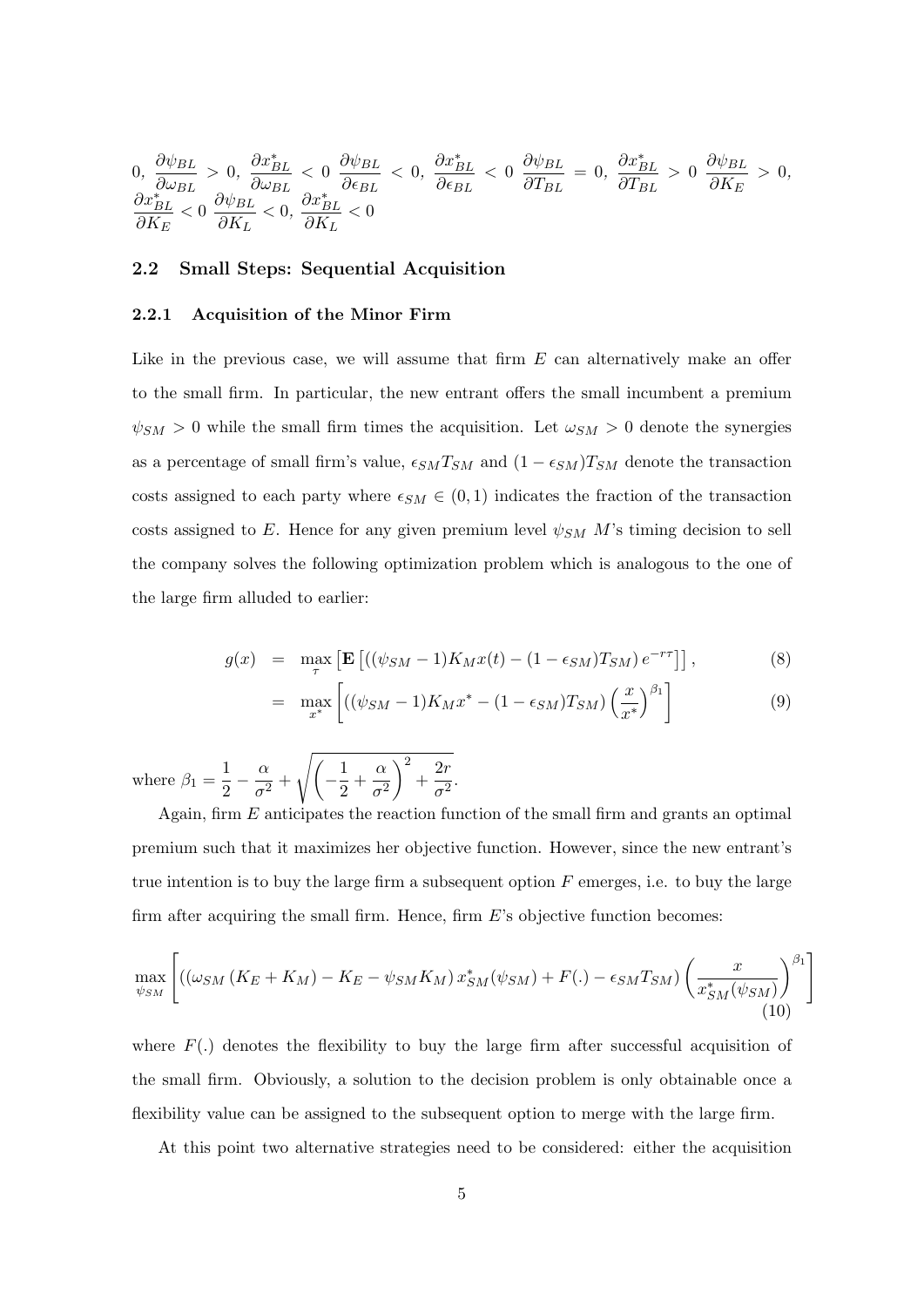of the large firm is a cooperative game (i.e., the firm opts for a friendly merger), or, on contrary, is a non-cooperative game (where the firm places an hostile takeover). There are arguments that may justify each strategy. On the one had, at the time  $E$  acquires  $M$ , information is revealed and the large firm might anticipate the new entrant's true intention in such a way that it will reject any non-cooperative bid by  $EM$ . Hence, the only way to acquire the large firm is that both need to agree upon a cooperative bargaining solution. On the other hand, the hostile takeover strategy allows the new entrant  $E$  to capture a greater fraction of the generated surplus since it will hold the greater barganining power due to the first-mover advantage.

#### 2.2.2 Cooperative Acquisition of the Large Firm

Let us start by considering that the subsequent merger between the new entity  $EM$  (which results out of E's acquisition of the small firm  $M$ ) and the large firm. In particular, let us assume that after the merger, each firm holds an equity stake  $\gamma$  in the new firm. The large firm will give up his stand-alone value  $\Pi_L = K_L x(t)$  and receives upon paying the transaction cost  $(1 - \epsilon_{SL})T_{SL}$  a stake in the new venture thereby profiting from the synergies  $\omega_{SL}$  that arise out of the merger. Hence, firm L's net gain becomes:

$$
(1 - \gamma)(\omega_{SL}(K_L + \omega_{SM}(K_M + K_E)) - K_L)x(t) - (1 - \epsilon_{SL})T_{SL}
$$
\n
$$
(11)
$$

On the contrary, firm  $E$ 's net gain amounts to:

$$
\gamma(\omega_{SL}(K_L + \omega_{SM}(K_M + K_E)) - \omega_{SM}(K_M + K_E))x(t) - \epsilon_{SL}T_{SL}
$$
(12)

Assuming that both firms possess a certain amount of bargaining power,  $\eta$  for firm C and  $1 - \eta$  for firm L, then the optimal share each firm has in the new venture solves the following optimization problem:

$$
\max_{\gamma} \left[ \left( (1 - \gamma)(\omega_{SL}(K_L + \omega_{SM}(K_M + K_E)) - K_L)x(t) - (1 - \epsilon_{SL})T_{SL} \right)^{\eta} \right] \tag{13}
$$
\n
$$
\left( \gamma(\omega_{SL}(K_L + \omega_{SM}(K_M + K_E)) - \omega_{SM}(K_M + K_E))x(t) - \epsilon_{SL}T_{SL} \right)^{1 - \eta} \right]
$$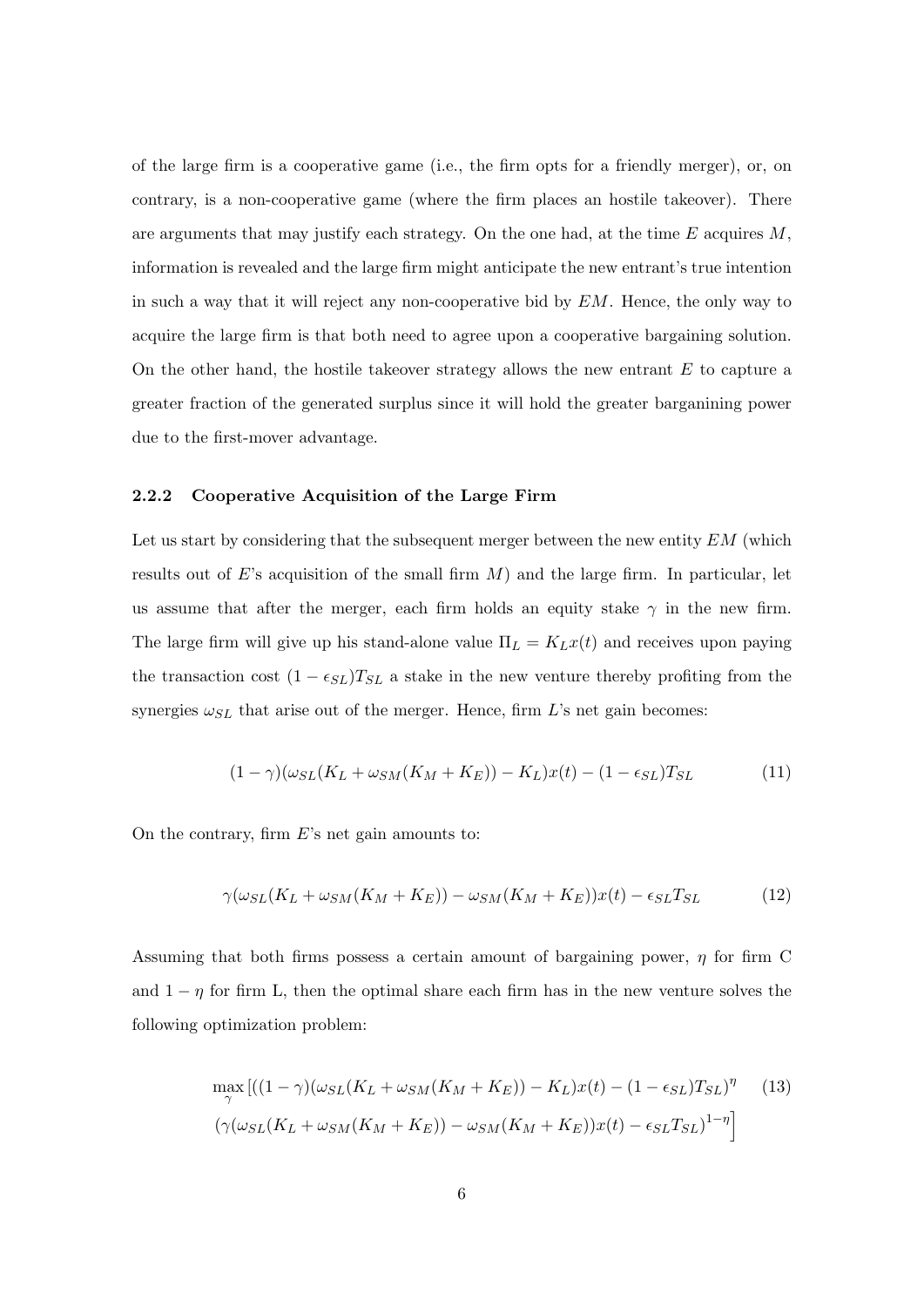Since we are focusing on a cooperative game the optimal investment trigger equals the central planner's optimal investment threshold. Hence, the central planners objective function equals:

$$
G(x) = \max_{\tau} \left[ \mathbf{E} \left[ \left( (\omega_{SL}(K_L + \omega_{SM}(K_M + K_E) - K_L) - K_L) x(t) - T_{SL} \right) e^{-r\tau} \right] \right]
$$
  
= 
$$
\max_{x_{SL}^{\text{sec}}} \left[ \left( (\omega_{SL}(K_L + \omega_{SM}(K_M + K_E) - K_L) - K_L) x_{SL}^{\text{sc}} - T_{SL} \right) \left( \frac{x}{x_{SL}^{\text{sc}}} \right)^{\beta_1} \right] (14)
$$

Regarding the derivation of the optimal decision of the overall sequential M&A entry sequence, we have to solve the presented objective functions recursively. In particular, we first solve firm  $E$ 's and firm  $L$ 's cooperative bargaining setting as stated by Equation (13) and (15), i.e.  $\gamma^*$  and  $x_{SL}^{*c}$  and then subsequently solve for the optimal premium and acquisition threshold of the non-cooperative game between  $M$  and  $E$ .

Consequently, solving the cooperative bargaining game by means of the Nash-Bargaining solution leads to the following proposition:

**Proposition 2.** Both firms will agree to merge, if  $x(t)$  hits the optimal timing threshold  $x_{SL}^{*c}$  from below:

$$
x_{SL}^{*c} = \frac{\beta_1}{\beta_1 - 1} \frac{T_{SL}}{(\omega_{SL} - 1)\theta_{SL}}\tag{15}
$$

Firm E's optimal stake  $\gamma^*$  in the merger amounts to:

$$
\gamma^* = \frac{\eta((\omega_{SL} - 1)\theta_{SL}x - T_{SL}) + \omega_{SM}\theta_{SM}x + \epsilon_{SL}T_{SL}}{\omega_{SL}\theta_{SL}x}
$$
(16)

with  $\theta_{SM} = K_E + K_M$  and  $\theta_{SL} = \omega_{SM} \theta_{SM} + K_L$ .

Now that we have derived the optimal policy for the two firms to merge, we can deduce firm  $E$ 's ex-ante option value for this strategy, i.e.:

$$
F(x) = \begin{cases} ((\gamma^* \omega_{SL} \theta_{SL} - \theta_{SL}) x_{SL}^{*c} - \epsilon_{SL} T_{SL}) \left(\frac{x}{x_{SL}^{*c}}\right)^{\beta_1} & x < x_{SL}^{*c} \\ ((\gamma^* \omega_{SL} \theta_{SL} - \theta_{SL}) x_{SL}^{*c} - \epsilon_{SL} T_{SL}) & x_0 \geq x_{SL}^{*c} \end{cases}
$$
(17)

By inserting Equation (18) into Equation (10) we can now solve for the optimal premium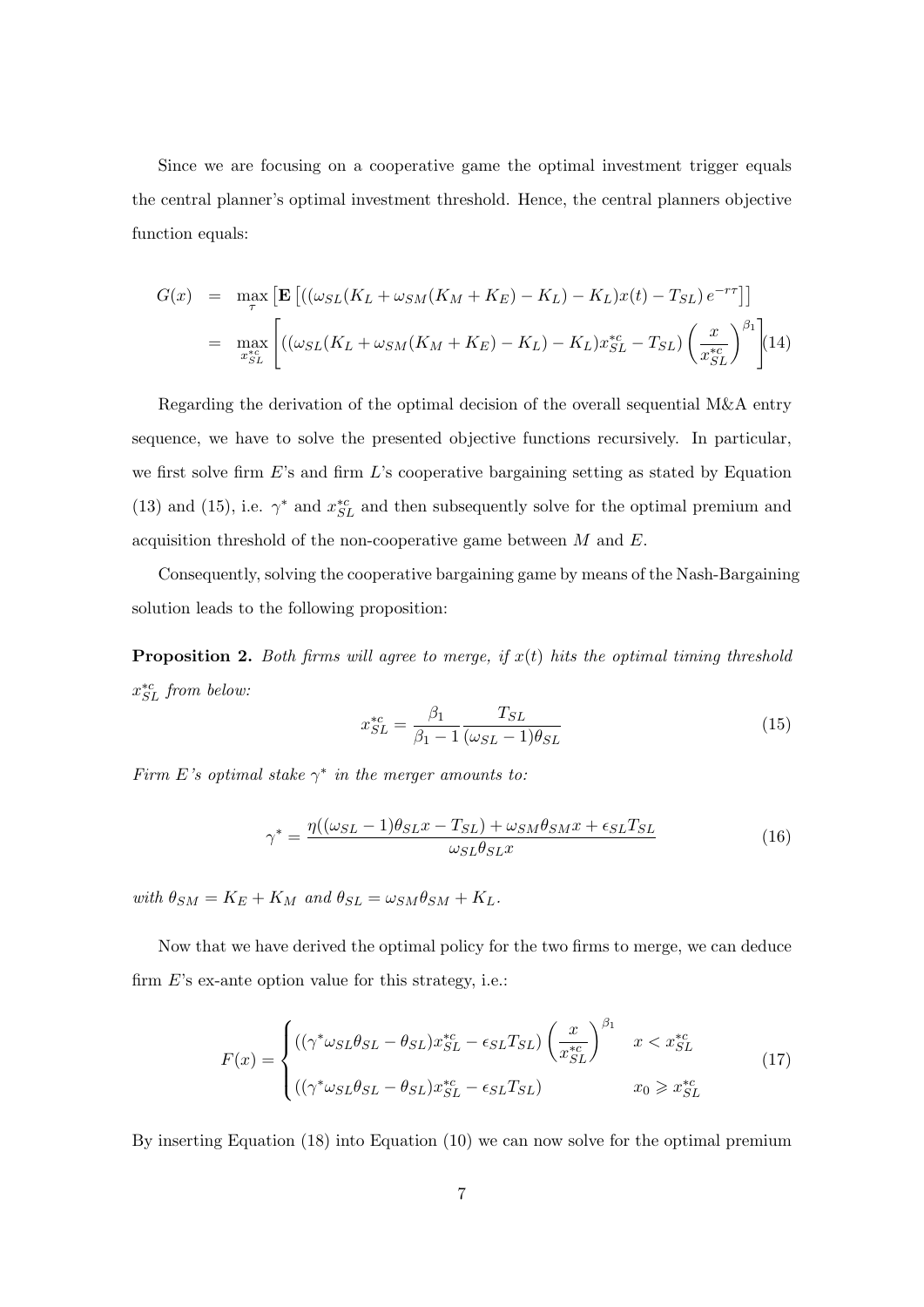$\psi_{SM}^{*c}$  and acquisition threshold  $x_{SM}^{*c}$  marking the first phase of the sequential entry.

A closer look, however, reveals that two cases are possible. First, the entry by E follows a real sequence, i.e. after buying the small it will later on buy the large incumbent. In such a case the ordering of the M&A threshold follows  $x_{SM}^{*c} < x_{SL}^{*c}$ . On the other hand, the entry might be characterized by a big-bang solution where the firm will buy both firms simultaneously at the investment trigger which implies that  $x_{SM}^{*c} > x_{SL}^{*c}$ . In the following we will present the solutions for both case.

# Case 1: Sequential Entry  $x_{SM}^{*c} < x_{SL}^{*c}$

In such a case, firm  $E$  can capture the full value of the option to merge subsequently with the large incumbent  $F(.)$  when offering the bid to M. The following proposition summarize the optimal contract.

**Proposition 3.** The acquisition of the small firm takes place, if the small firm receives an optimal premium  $\psi_{SM}^{*c}$  and waits until  $x(t)$  hits the optimal trigger value  $x(t) = x_{SM}^{*c}$ from below where  $\psi_{SM}^{*c}$  and  $x_{SM}^{*c}$  are given by:

$$
\psi_{SM}^{*c} = 1 + \frac{(\beta_1 - 1)(1 - \epsilon_{SM})}{(\beta_1 - \epsilon_{SM})} \frac{(\omega_{SM} - 1)(K_E + K_M)}{K_M} \tag{18}
$$

$$
x_{SM}^{*c} = \frac{\beta_1}{(\beta_1 - 1)^2} \frac{(\beta_1 - \epsilon_{SM}) T_{SM}}{(\omega_{SM} - 1)(K_E + K_M)}
$$
(19)

From the optimal results it becomes apparent that the merger between M and L is irrelevant for both, the firm E's optimal offered premium as well as for the small incumbents timing decision. Neither  $\psi_{SM}^{*c}$  nor  $x_{SM}^{*c}$  depend on the characteristics of the subsequent merger, e.g. its synergies, transaction costs or equity shares.

The following corollary summarizes the different sensitivities of the optimal solution.

Corollary 2. 
$$
\frac{\partial \psi_{SM}^{*c}}{\partial \sigma} < 0
$$
,  $\frac{\partial x_{SM}^{*c}}{\partial \sigma} > 0$   $\frac{\partial \psi_{SM}^{*c}}{\partial \omega_{SM}} > 0$ ,  $\frac{\partial x_{SM}^{*c}}{\partial \omega_{SM}} < 0$   $\frac{\partial \psi_{SM}^{*c}}{\partial \epsilon_{SM}} < 0$ ,  $\frac{\partial x_{SM}^{*c}}{\partial \epsilon_{SM}} < 0$ ,  $\frac{\partial x_{SM}^{*c}}{\partial \epsilon_{SM}} < 0$   
 $\frac{\partial \psi_{SM}^{*c}}{\partial T_{SM}} = 0$ ,  $\frac{\partial x_{SM}^{*c}}{\partial T_{SM}} > 0$   $\frac{\partial y_{SM}^{*c}}{\partial K_E} > 0$ ,  $\frac{\partial x_{SM}^{*c}}{\partial K_E} < 0$   $\frac{\partial \psi_{SM}^{*c}}{\partial K_M} > 0$ ,  $\frac{\partial x_{SM}^{*c}}{\partial K_M} < 0$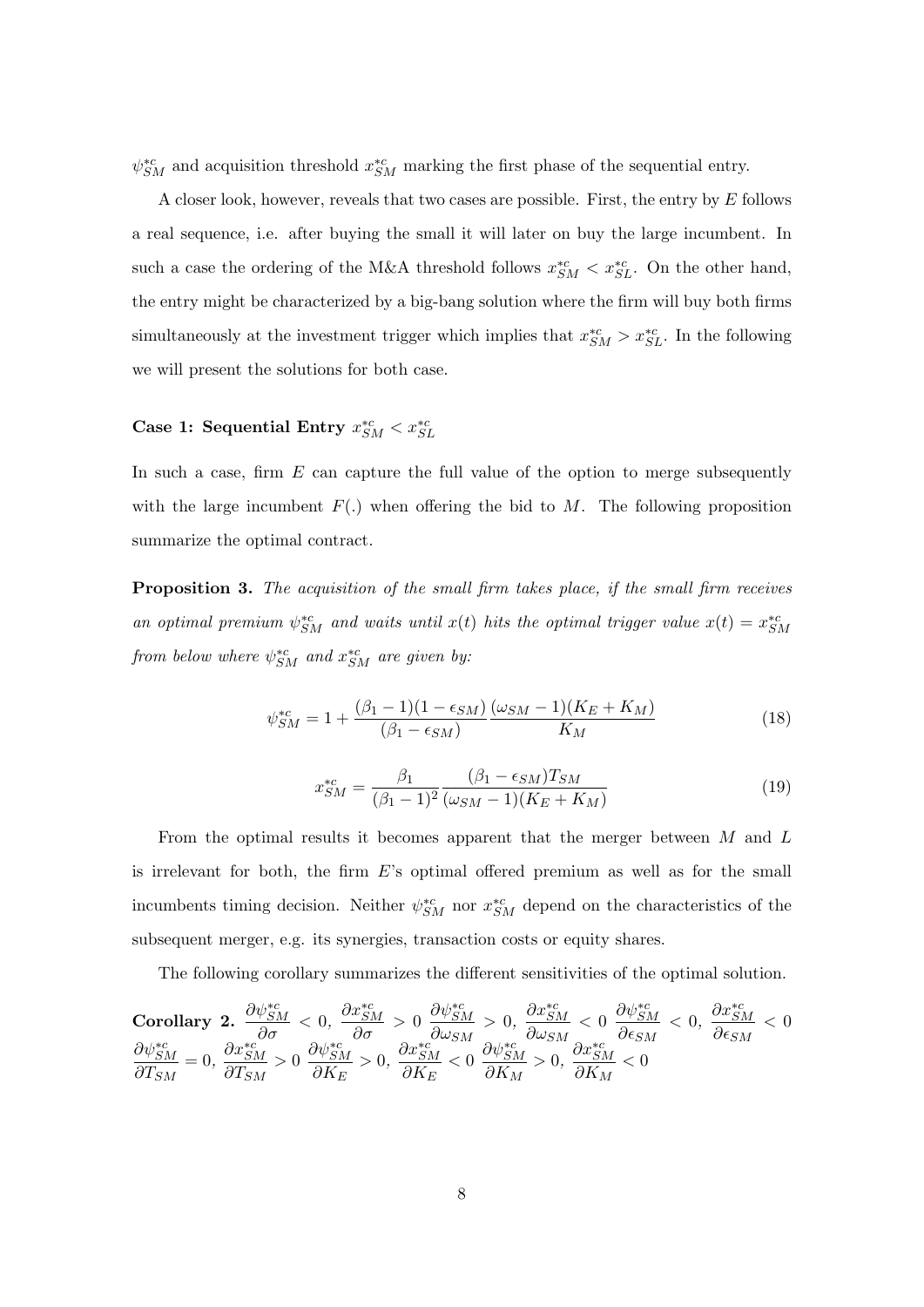# Case 2: Simultaneous Entry  $x_{SM}^{*c} > x_{SL}^{*c}$

In the second case, however, firm  $E$  assigns no additional flexibility value to merge subsequently with the large incumbent  $F(.)$ . Rather, it is already very profitable to merge with the large incumbent. Consequently, there is no added value due to further postponement and  $F(.)$  just reflects the intrinsic value assigned to the immediate merger. Consequently, as soon as  $E$  finds it optimal to give up the option to wait with acquiring the small firm it will exercise the option to merge with the large firm, too. Hence, the following proposition summarize the optimal contract for such a big-bang entry.

**Proposition 4.** The acquisition of the small firm takes place, if the small firm receives an optimal premium  $\psi_{SM}^{*c}$  and waits until  $x(t)$  hits the optimal trigger value  $x(t) = x_{SM}^{*c}$ from below where  $\psi_{SM}^{*c}$  and  $x_{SM}^{*c}$  are given by:

$$
\psi_{SM}^{*c} = 1 + \frac{(\beta_1 - 1)(1 - \epsilon_{SM})T_{SM}}{(\beta_1 - \epsilon_{SM})T_{SM} + \eta(\beta_1 - 1)T_{SL}} \frac{z_{SM}}{K_M}
$$
(20)

$$
x_{SM}^{*c} = \frac{\beta_1}{(\beta_1 - 1)^2} \frac{(\beta_1 - \epsilon_{SM}) T_{SM} + \eta(\beta_1 - 1) T_{SL}}{z_{SM}} \tag{21}
$$

with

$$
z_{SM} = (\omega_{SM} - 1)(K_E + K_M) + \eta(\omega_{SL} - 1)(\omega_{SM}(K_E + K_M) + K_L)
$$

By comparing both optimal solutions it becomes apparent that the characteristics of the subsequent merger are relevant when offering a premium to the small incumbent and thus impact his timing decision.

Like previously, the following corollary summarizes the different sensitivities of the optimal solution.

Corollary 3. 
$$
\frac{\partial \psi_{SM}^{*c}}{\partial \sigma} < 0
$$
,  $\frac{\partial x_{SM}^{*c}}{\partial \sigma} > 0$ ,  $\frac{\partial \psi_{SM}^{*c}}{\partial \omega_{SL}} > 0$ ,  $\frac{\partial x_{SM}^{*c}}{\partial \omega_{SL}} < 0$   $\frac{\partial \psi_{SM}^{*c}}{\partial \omega_{SM}} > 0$ ,  $\frac{\partial x_{SM}^{*c}}{\partial \omega_{SM}} < 0$   $\frac{\partial x_{SM}^{*c}}{\partial \omega_{SM}} < 0$   $\frac{\partial x_{SM}^{*c}}{\partial \epsilon_{SM}} < 0$   $\frac{\partial \psi_{SM}^{*c}}{\partial T_{SL}} < 0$   $\frac{\partial x_{SM}^{*c}}{\partial T_{SL}} < 0$   $\frac{\partial x_{SM}^{*c}}{\partial T_{SM}} > 0$   $\frac{\partial x_{SM}^{*c}}{\partial T_{SM}} < 0$   $\frac{\partial x_{SM}^{*c}}{\partial T_{SM}} > 0$   $\frac{\partial x_{SM}^{*c}}{\partial K_L} > 0$ ,  $\frac{\partial x_{SM}^{*c}}{\partial K_L} < 0$   $\frac{\partial x_{SM}^{*c}}{\partial K_L} > 0$ ,  $\frac{\partial x_{SM}^{*c}}{\partial K_L} < 0$   $\frac{\partial x_{SM}^{*c}}{\partial K_L} < 0$ 

Finally, we can provide an answer to the question what are the key determinants when choosing between the sequential entry and the big-bang solution, i.e. buying both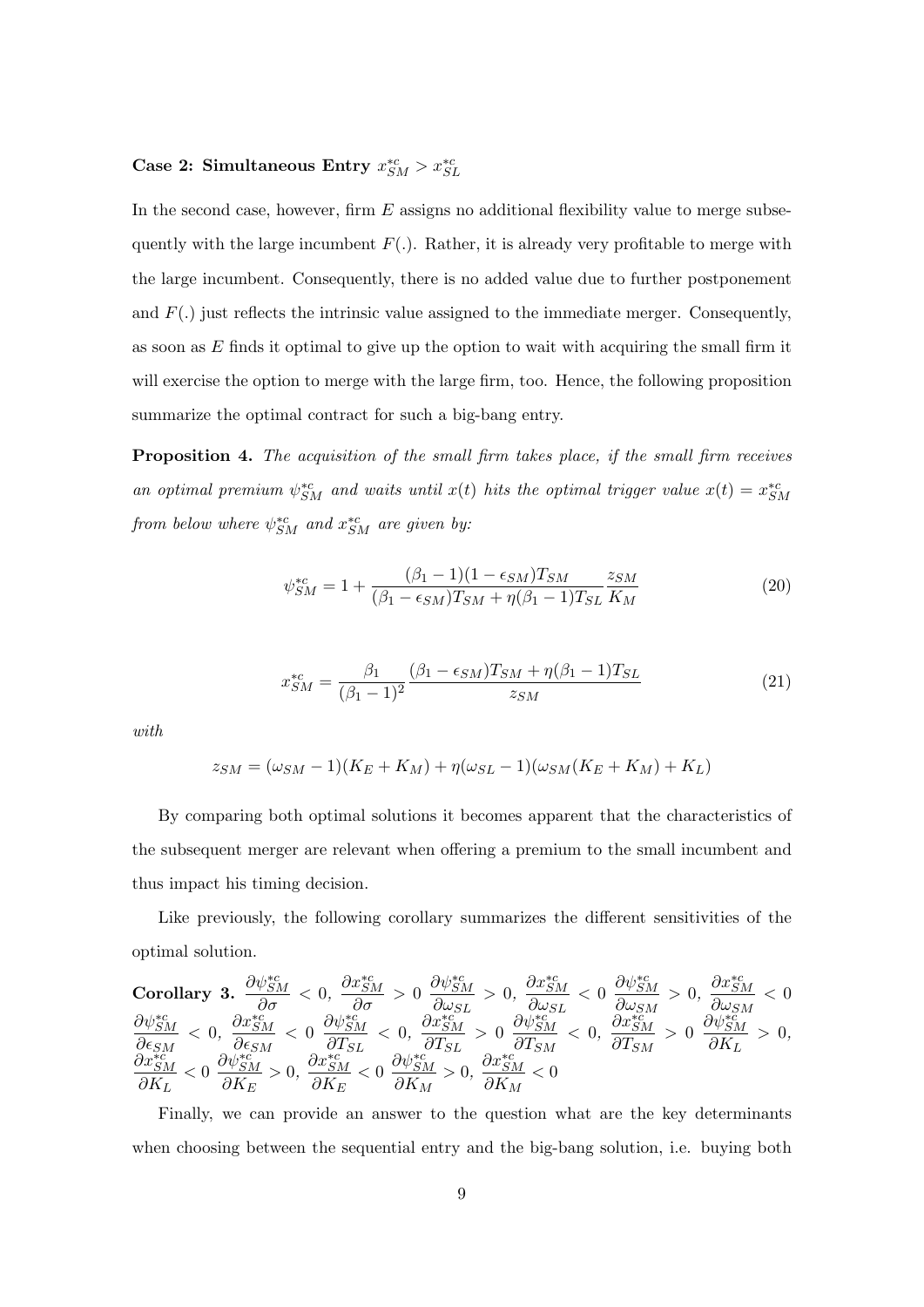firms simultaneously. A closer look reveals, that the ordering of the investment thresholds depends on the level of achievable synergies, the transaction costs and the sizes of the capital stock. An analytical solution can be provided that marks the choice between simultaneous and sequential acquisition which is summarized by the following proposition.

**Proposition 5.** The new entrant will switch from sequentially acquiring the incumbent firms  $M$  and  $L$  to a simultaneous acquisition of  $M$  and  $L$  should the substantially achievable synergies  $\omega_{SL}$  due to acquiring the large firm are higher than:

$$
\omega_{SL} > 1 + \Omega \tag{22}
$$

with

$$
\Omega = \frac{(\beta_1 - 1)}{(\beta_1 - \epsilon_{SM})} \frac{(\omega_{SM} - 1)\theta_{SM}}{\omega_{SM}\theta_{SM} + K_L} \frac{T_{SL}}{T_{SM}}
$$
(23)

## 2.2.3 Non-Cooperative Acquisition of the Large Firm

Let us now move to the second possible strategy, where  $EM$  opts to acquire L under an hostile takeover. The dynamics of this game have already been presented and consist in  $EM$  offering a given share of the synergies to  $L$ , while  $L$  times the merger. Following the same procedures as before we state that,

Proposition 6. For the non-cooperative takeover, the large firm receives an optimal premium  $\psi_{SL}^*$  and waits optimally until  $x(t)$  hits the trigger value  $x_{SL}^*$ , given by:

$$
\psi_{SL}^{*} = \frac{K_E + K_M \left(\beta_1 - 1\right) \left(1 - \epsilon_{SL}\right) \left(\omega_{SL} - 1\right) \omega_{SM}}{K_L} - \frac{\epsilon_{SL} \left(\beta_1 \left(\omega_{SL} - 1\right) - \omega_{SL} + 2\right) - \left(\beta_1 - 1\right) \omega_{SL} - 1}{\beta_1 - \epsilon_{SL}} \tag{24}
$$

and,

$$
x_{SL}^{*} = \frac{\beta_1}{(\beta_1 - 1)^2} \frac{(\beta_1 - \epsilon_{SL}) T_{SL}}{(\omega_{SL} - 1)(K_L + (K_E + K_M)\omega_{SM})}
$$
(25)

Moving now backwards to the first acquisition (hostile takeover of  $E$  over  $M$ ), two possible cases need again to be considered. In the first case,  $E$  acquires  $M$  and waits before move towards  $L$ , as the trigger to acquire the latter has not yet been achieved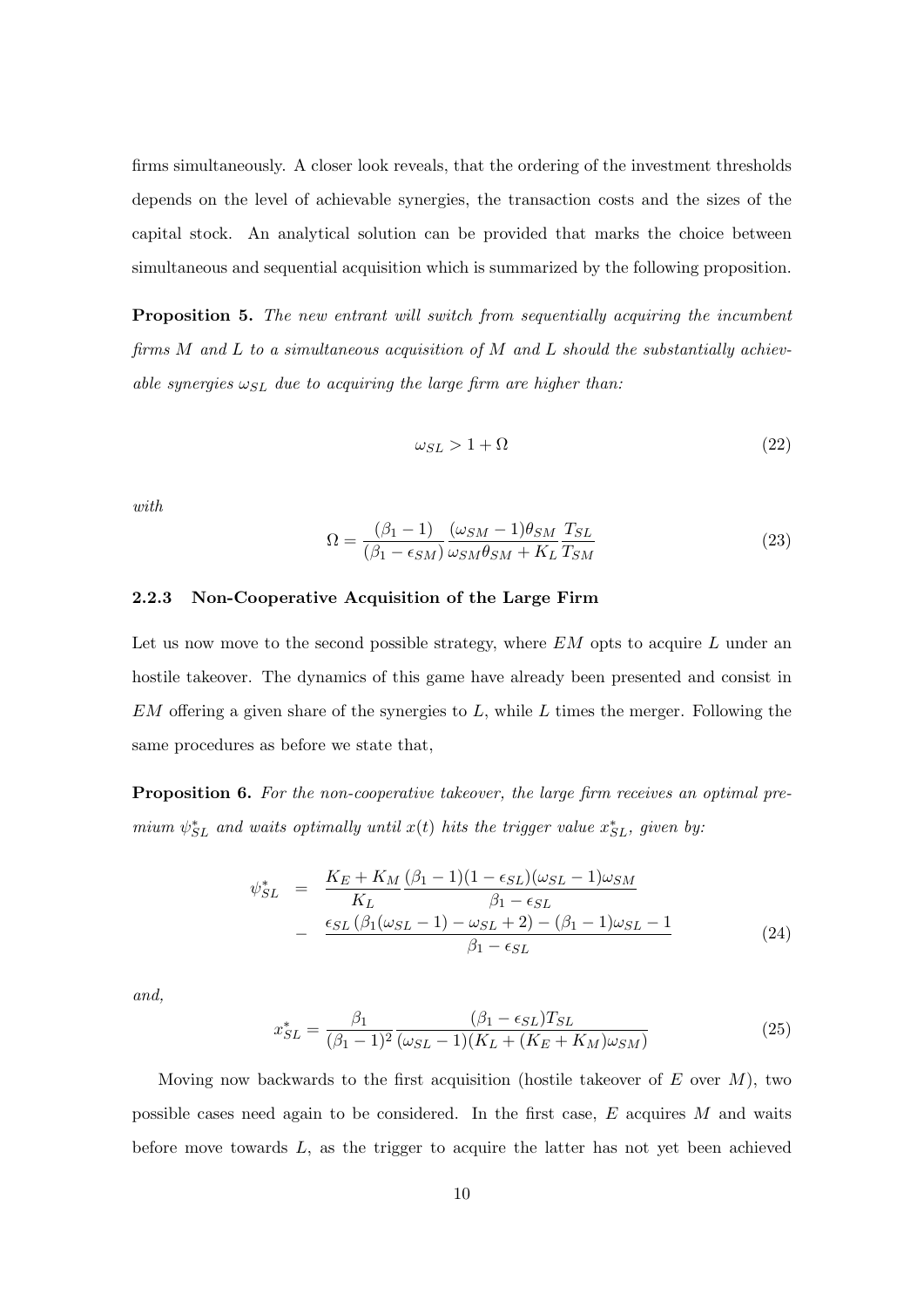$(x_{SM}^* < x_{SL}^*)$ , while in the second, that occurs when  $x_{SL}^* < x_{SM}^*$ , firm E takes M and after which immediately acquires  $L$  (the big-bang solution).

#### Case 1: Sequential Entry

Consider first the situation where  $x_{SM}^* < x_{SL}^*$ . In this case the acquisitions happen sequentially.

**Proposition 7.** For the first takeover, the firm E offers the premium  $\psi_{SM}^*$  and waits optimally until  $x(t)$  hits the trigger value  $x_{SM}^*$ , given by:

$$
\psi_{SM}^{*} = \frac{(\beta_1 - 2)\epsilon_{SM}(\beta_1 - 1)(1 - \epsilon_{SM})\omega_{SM} + 1}{\beta_1 - \epsilon_{SM}}
$$

$$
- \frac{K_E(\beta_1 - 1)(1 - \epsilon_{SM})(1 - \omega_{SM})}{K_M(\beta_1 - \epsilon_{SM})}
$$
(26)

and,

$$
x_{SM}^* = \frac{\beta_1}{(\beta_1 - 1)^2} \frac{(\beta_1 - \epsilon_{SM}) T_{SM}}{(K_E + K_M)(\omega_{SM} - 1)}
$$
(27)

## Case 2: Simultaneous takeover

Consider now that  $x_{SL}^* < x_{SM}^*$ . In this case the two acquisitions happen simultaneously.

**Proposition 8.** For the first takeover, the firm E offers the premium  $\psi_{SM}^*$  and waits optimally until  $x(t)$  hits the trigger value  $x_{SM}^*$ , given by:

$$
\psi_{SM}^* = \frac{K_L T_{SM} (\beta_1 - 1)(1 - \epsilon_{SM})(\omega_{SL} - 1) + K_E T_{SM} (\beta_1 - 1)(1 - \epsilon_{SM})(\bar{\omega} - 1)}{K_M (T_{SM} (\beta_1 - \epsilon_{SM}) + T_{SL} (\beta_1 - \epsilon_{SL}))}
$$

$$
- \frac{T_{SM} + T_{SL}\beta_1 + T_{SM}\epsilon_{SM}(\beta_1 - 2) - T_{SL}\epsilon_{SL} + T_{SM}(\beta_1 - 1)(1 - \epsilon_{SM})\bar{\omega}}{T_{SM}(\beta_1 - \epsilon_{SM}) + T_{SL}(\beta_1 - \epsilon_{SL})}
$$
(28)

where  $\bar{\omega} = \omega_{SM} \omega_{SL}$ , and

−

$$
x_{SM}^{*} = \frac{\beta_1}{(\beta_1 - 1)^2} \frac{T_{SM}(\beta_1 - \epsilon_{SM}) + T_{SL}(\beta_1 - \epsilon_{SL})}{(K_L + (K_E + K_M)\omega_{SM})\omega_{SL} - (K_E + K_M + K_L)}
$$
(29)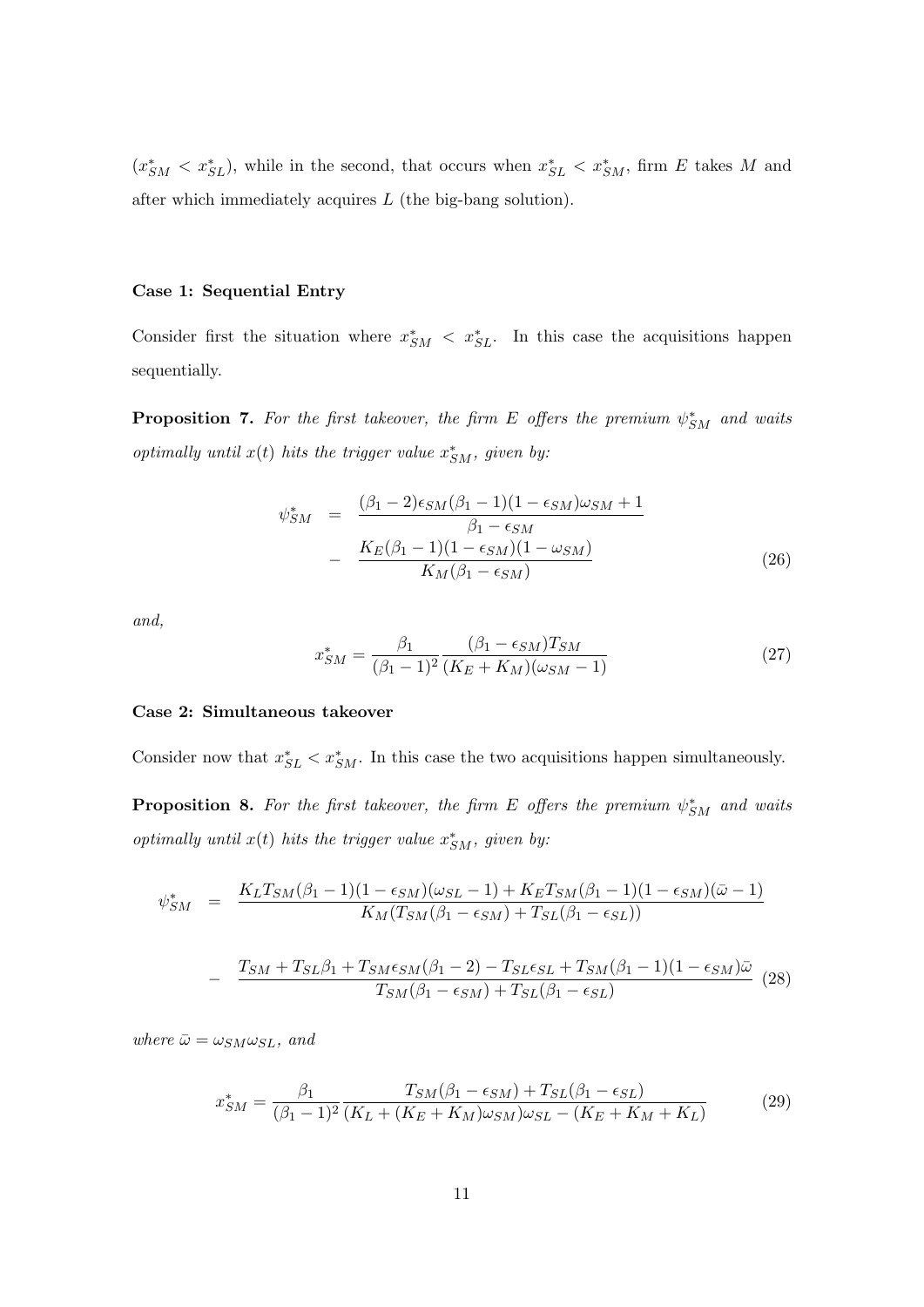## 2.3 Choosing the best strategy

The best strategy for the firm is the most valuable path. The value of each alternative strategy is given by:

$$
F_{BL} = A_{BL} \ x^{\beta_1} \tag{30}
$$

$$
F_{SM}^{*c} = A_{SM}^{*c} x^{\beta_1} \tag{31}
$$

$$
F_{SM}^* = A_{SM}^* x^{\beta_1} \tag{32}
$$

where

$$
A_{BL} = \frac{\beta_1 - \epsilon_{BL}}{(\beta_1 - 1)^2} T_{BL} \frac{1}{x_{BL}^*}
$$
\n
$$
(33)
$$

$$
A_{SM}^c = \frac{\beta_1 - \epsilon_{SM}}{(\beta_1 - 1)^2} T_{SM} \frac{1}{x_{SM}^{*c}} + \begin{cases} \left( D_1 \frac{T_{SM}}{T_{SL}} \right)^{\beta_1} \frac{\eta T_{SL}}{\beta_1 - 1} & x_{SM}^{*c} < x_{SL}^{*c} \\ \beta_1 D_1 \frac{\eta T_{SM}}{\beta_1 - 1} - \eta T_{SL} & x_{SM}^{*c} \ge x_{SL}^{*c} \end{cases}
$$
(34)

$$
D_1 = \frac{(\beta_1 - \epsilon_{SM})(\omega_{SL} - 1)\theta_{SL}}{(\beta_1 - 1)(\omega_{SM} - 1)\theta_{SM}}
$$
(35)

$$
A_{SM} = \begin{cases} \left( D_2 x_{SM}^* + \frac{T_{SL}(\beta_1 - \epsilon_{SL})}{(\beta_1 - 1)^2} - T_{SM}\epsilon_{SM} \right) \left( \frac{1}{x_{SM}^*} \right)^{\beta_1} & x_{SM}^* < x_{SL}^*\\ (D_3 x_{SM}^* - T_{SL}\epsilon_{SL} - T_{SM}\epsilon_{SM}) \left( \frac{1}{x_{SM}^*} \right)^{\beta_1} & x_{SM}^* \ge x_{SL}^* \end{cases}
$$
(36)

$$
D_2 = \frac{(K_E + K_M)(1 + (\beta_1 - 2)\epsilon_{SM})(\omega_{SM} - 1)}{\beta_1 - \epsilon_{SM}}
$$
\n(37)

$$
D_3 = \frac{(T_{SL} + T_{SM} + (\beta_1 - 2)(T_{SLESL} + T_{SM}\epsilon_{SM})) (K_L(\omega_{SL} - 1) + (K_E + K_M)(\bar{\omega} - 1))}{T_{SM}(\beta_1 - \epsilon_{SM}) + T_{SL}(\beta_1 - \epsilon_{SL})}
$$
(38)

For defining the strategy to follow, E should compare the value of  $A_{BL}$ ,  $A_{SM}^{*c}$ , and  $A_{SM}^{*}$ choosing the alternative with the highest value. If  $A_{BL}$  is the most valuable,  $E$  chooses the big leap strategy and places an hostile bid for  $L$ , if not, the firm should follow the small steps strategy. In the latter case,  $E$  will follow a mixed non-cooperative/cooperative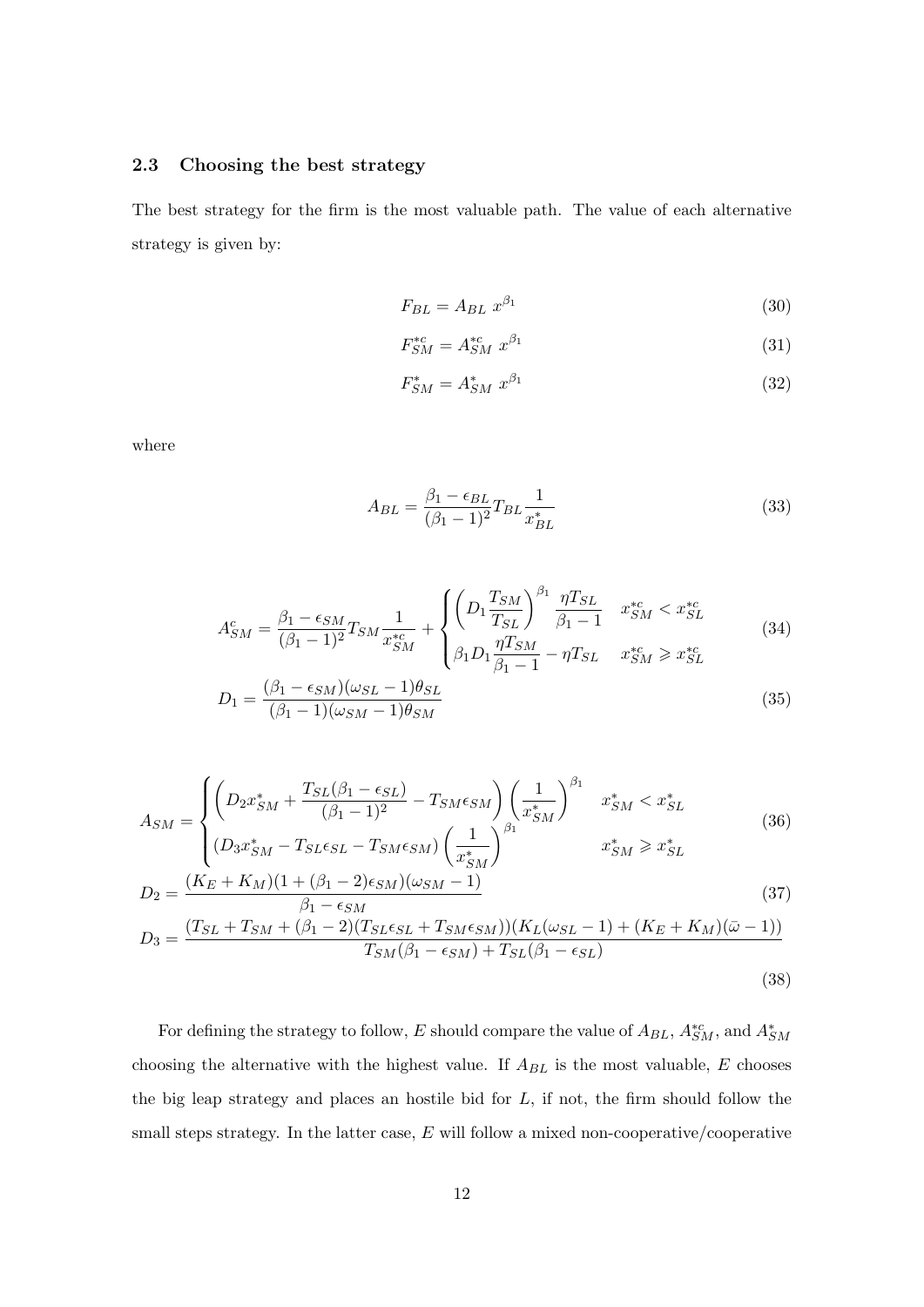or a full non-cooperative strategy depending on the relative values of  $A^{*c}_{SM}$ , and  $A^{*}_{SM}$ .

## 3 Cases

In the following, we will analyze the analytical results by means of a comparative-static analysis which of the generic entry strategie, i.e. hostile takover of L or sequential  $M\&A$ is more valuable to  $E$ . If not noted otherwise, we will assume that the transaction costs that arise are splitted evenly between the parties, i.e.  $\epsilon_{BL} = 0.5$ ,  $\epsilon_{SM} = 0.5$ ,  $\epsilon_{SL} = 0.5$ and that the absolut transaction costs are  $T_{BL} = 0.15$ ,  $T_{SM} = 0.1$ ,  $T_{SL} = 0.1$ . Here, we acknowledge the fact that it is more expensive to acquire the larger incumbent then the smaller firm when entering the market for the first time. Moreover, the bargaining power of the firms in the Nash-bargaining solution is related to the relative size of the firms. Hence, for the new entity  $EM$  we have:

$$
\eta = \frac{\omega_{SM}(K_E + K_M)}{\omega_{SL}(\omega_{SM}(K_E + K_M) + K_L)}\tag{39}
$$

while the barganing power of L results to  $1 - \eta$ .

First, we will assume that the new entrant  $E$  is as big as the large incumbent  $L$ . We refer to this case as the base case scenario and use the following parameters for the capital stocks  $K_E = 1.5$ ,  $K_L = 1.5$ ,  $K_M = 0.35$  and synergies amount to  $\omega_{SM} = 1.01$ ,  $\omega_{SL} = 1.1$ ,  $\omega_{BL} = 1.1$ , respectively. Obviously, acquiring M does not really increase the capital stock of the new entity, i.e.  $EM$  and thus bargaining power in the subsequent negotiation process should  $EM$  prefer to bargain cooperatively. Figure  $(1)$  shows the impact of uncertainty on the optimal entry thresholds, the premiums, and the overall option value of the two strategies. In general, a higher uncertainty is equivalent to a lower  $\beta \left(\frac{\partial \beta}{\partial \sigma} < 0\right)$  and thus deters the M&A strategies in general as indicated by increasing thresholds. Moreover, as uncertainty increases both premiums offered to either  $M$  or  $L$  decrease. Looking at the option values we see that the firm  $E$  will consider both generic entry strategies, i.e. direct hostile takover of L and sequential M&A to acquire L as valuable.

In particular, for low levels of uncertainty  $E$  will prefer to place a direct bid to  $L$ . This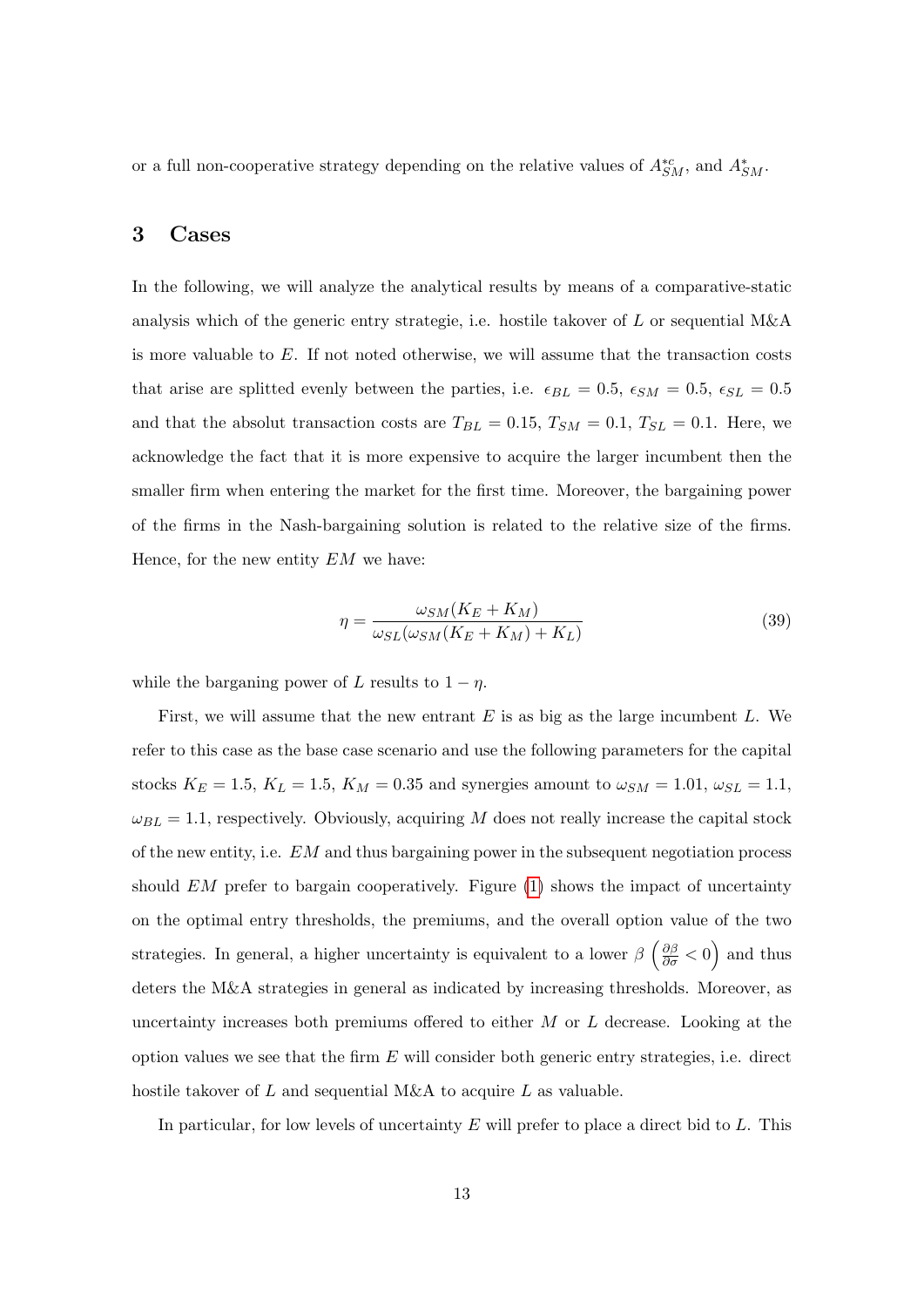<span id="page-14-0"></span>

 $\omega_{BL} = 1.1, \, \omega_{SM} = 1.01, \, \omega_{SL} = 1.1, \, \epsilon_{BL} = 0.5, \, \epsilon_{SM} = 0.5, \, \epsilon_{SL} = 0.5, \, T_{BL} = 0.15, \, T_{SM} = 0.1, \, T_{SL} = 0.1, \, T_{SL} = 0.1, \, T_{SL} = 0.1, \, T_{SL} = 0.1, \, T_{SL} = 0.1, \, T_{SL} = 0.1, \, T_{SL} = 0.1, \, T_{SL} = 0.1, \, T_{SL} = 0.1, \, T_{SL} = 0.$  $K_E = 1.5, K_L = 1.5, K_M = 0.35$ 

Figure 1: A sensitive analysis on the effect of uncertainty for the base case scenario.

is associated with the lowest investment threshold and the lowest premium. If, however, uncertainty is considerable high the firm will refrain from this strategy and rather follow the small-step strategy. Here,  $E$  will prefer to negotaiate with both incumbents, i.e.  $M$ and  $L$ , non-cooperatively and the results indicate that  $E$  will simultaneously (big-bang) acquire  $M$  and  $L$ . The intuition behind this is as follows. Since acquiring the small incumbent  $M$  is not generating much synergies but is a prerequisite for this strategy,  $E$ will offer  $M$  a premium higher than the stand-alone premium for  $M$  in order to induce a faster asset sale. Finally, when comparing the thresholds we see that the most valuable strategy is not always the one with the largest entry threshold. Looking at Figure [\(1\)](#page-14-0) reveals that when the big leap strategy becomes optimal, the threshold drops from  $x_S^*$  to  $x_B^\ast$  indicating an increased propensity of M&A activity.

Second, let's assume that  $E$  is only of equal size once it acquires the small incumbent M. From Figure  $(2)$  it becomes apparent that the most valuable strategy in this case is the small-steps strategy. A closer look reveals that the firm will prefer to non-cooperatively accquire both  $M$  and  $L$  and that the premiums offered allow  $E$  to acquire both simultaneously, i.e. by means of a big-bang strategy. Again the new entrant will offer  $M$  a higher premium to induce an earlier asset sale. However, comparing the optimal thresholds for acquiring  $M$  we see that although the most valuable, negotiate subsequently with L cooperatively would have resulted in a lower initial entry threshold.

What happens if the new entity after acquiring  $M$ , i.e.  $EM$  is far bigger? Obviously, this will increase the capital stock of  $E$  and improves his position when negotianting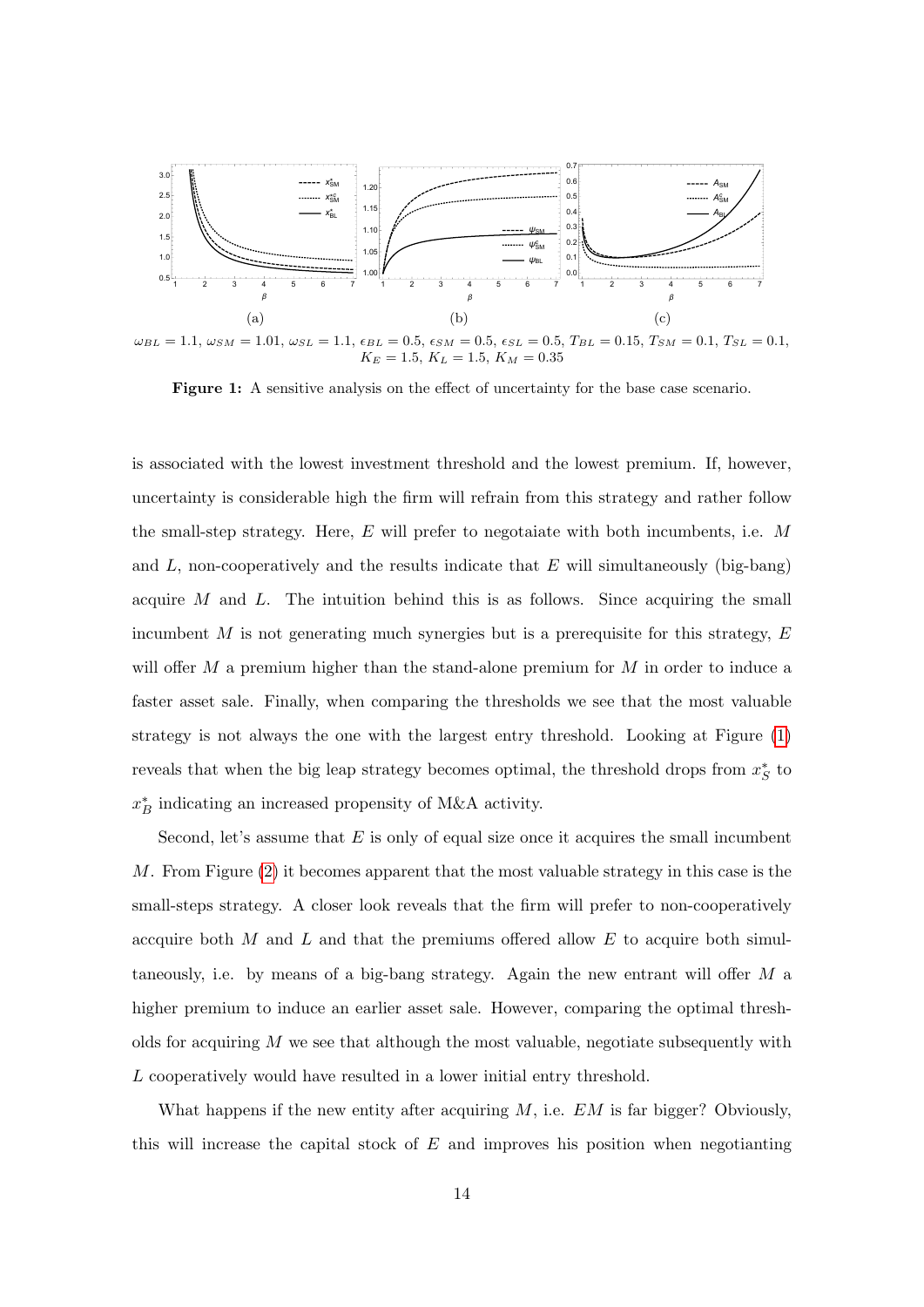<span id="page-15-0"></span>

 $\omega_{BL} = 1.1, \omega_{SM} = 1.1, \omega_{SL} = 1.1, \epsilon_{BL} = 0.5, \epsilon_{SM} = 0.5, \epsilon_{SL} = 0.5, T_{BL} = 0.15, T_{SM} = 0.1, T_{SL} = 0.1,$  $K_E = 1, K_L = 1.5, K_M = 0.35$ 

Figure 2: A sensitive analysis on the effect of uncertainty for where the new entity  $EM$ would be as big as the large incumbent.

cooperatively with the large incumbent. For the sake of simplicity, we will assume that this is mainly due to very high synergies that arise when acquiring  $M$ <sup>[2](#page-15-1)</sup>

From the figures below (see Fig. [\(3\)](#page-16-0)) it becomes apparent that the small-step market entry is the best strategy for all levels of uncertainy. A closer look, however, reveals that E will change the tactic on how to acquire both incumbents, i.e.  $M$  and  $L$ . For low levels of uncertainty we see that  $E$  will prefer to non-cooperatively bargain with  $M$  while it will prefer to cooperatively bargain with L. This is mainly due to the fact, that the synergies achieved along the way will put  $E$  in a stronger position with almost superior bargaining power when negotiating with  $L$ . As a result,  $E$  will acquire both incumbents simultaneously. For high levels of uncertainty, however,  $E$  will refrain from this strategy and prefer to place a non-cooperative bid to  $L$ . In such a situation,  $E$  will no longer simultaneously acquire  $M$  and  $L$ . Rather, it will sequentially conquer the market, i.e. after acquiring the small incumbent, E will wait and once  $x(t)$  hits  $x<sub>L</sub><sup>*</sup>$  from below merge with the large incumbent. The effect of this overall switch between the small-step deal strategies has also consequences for the premium paid to  $M$  and the propensity to engange in the hostile takeover of  $M$ . First, while for low levels of uncertainties the premium paid to  $M$  is equal, we see that upon a switch from acquiring  $L$  by means of a friendly merger to a hostile takeover of L the premium paid to M drops from  $\psi_S^*$  to  $\psi_S^{*c}$  while at the same

<span id="page-15-1"></span><sup>&</sup>lt;sup>2</sup>We believe that this reflects most of the cases when acquiring small firms. To put different young innovative firms tend to be largely capital contraint and it would make no sense to simply raise their capital stock in order to construct such a scenario. Rather, those start-ups tend to be very innovative and hold tangible and intengible assets with promising synergy potential.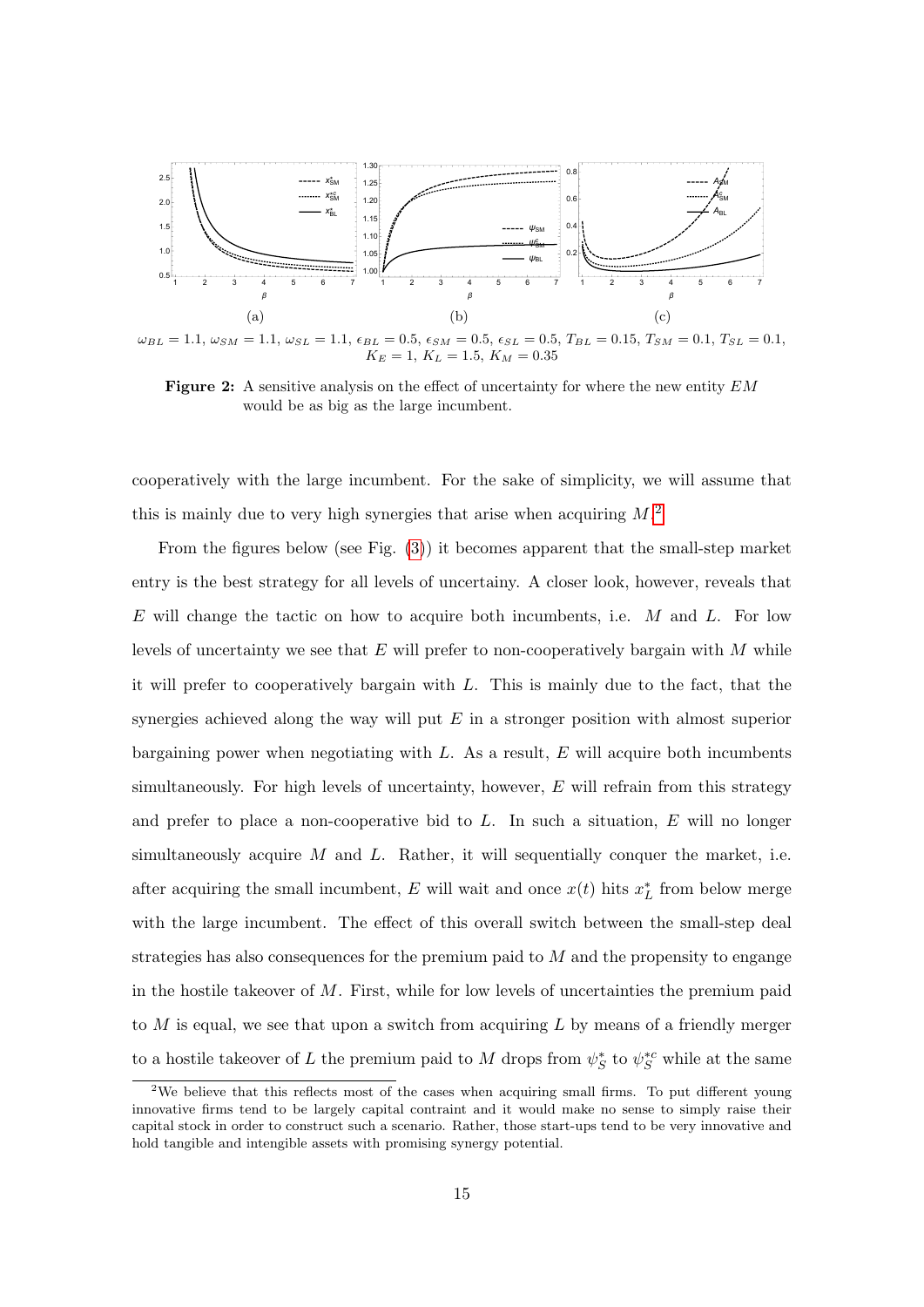<span id="page-16-0"></span>

 $\omega_{BL} = 1.1, \, \omega_{SM} = 3, \, \omega_{SL} = 1.4, \, \epsilon_{BL} = 0.5, \, \epsilon_{SM} = 0.5, \, \epsilon_{SL} = 0.5, \, T_{BL} = 0.15, \, T_{SM} = 0.1, \, T_{SL} = 0.1,$  $K_E = 1, K_L = 1.5, K_M = 0.35$ 

Figure 3: A sensitive analysis on the effect of uncertainty for the case where the new entity EM would be far bigger than the large incumbent.

time the threshold increases from  $x_S^*$  to  $x_S^{*c}$  indicating an increased propensity of a later acquisition of M.

Finally, we will assume that acquiring M might generate negative synergies. In particular, we want to assume that acquiring M destroys value, i.e.  $\omega_{SM} < 1$ . From Equation (20) it becomes apparent, that  $\omega_{SM}$  < 1 would result in a negative threshold indication that it is never optimal to acquire such an asset. While this is certainly true on a standalone basis, the new entrant, however, also acquires the right to merge/acquire the large incumbent. Hence, the value destroying element in this serial merger can be offset by the value gain due to the subsequent acquisition. Figure  $(4)$  depicts that indeed acquiring M makes sense even in such a setting and that it is the most valuable strategy. In particular,  $E$  will prefer to acquire both incumbents simultaneously by means of a hostile takeover. As expected, the premium offered to  $M$  is larger than the one offered in the stand-alone case in order to motivate earlier asset sale. At the same time, however, this deal structure shows the highest propensity of  $E$  performing an acquisition of the large incumbent  $L$ . To see this, please keep in mind that a simultaneous acquisition (big-bang) corresponds to an alignement of the first and second entry threshold, i.e.  $x_{SM}^* = x_{SL}^{*c}$ . Comparing the thresholds of the big-leap strategy  $x_{BL}^*$  and the small step strategies  $x_{SM}^*$  reveals that  $x_{SM}^* < x_{BL}^*$  thereby indicating that this entry strategy correponds not only to the most valuable but also to the fasted strategy (see Figure [\(4\)](#page-17-3)).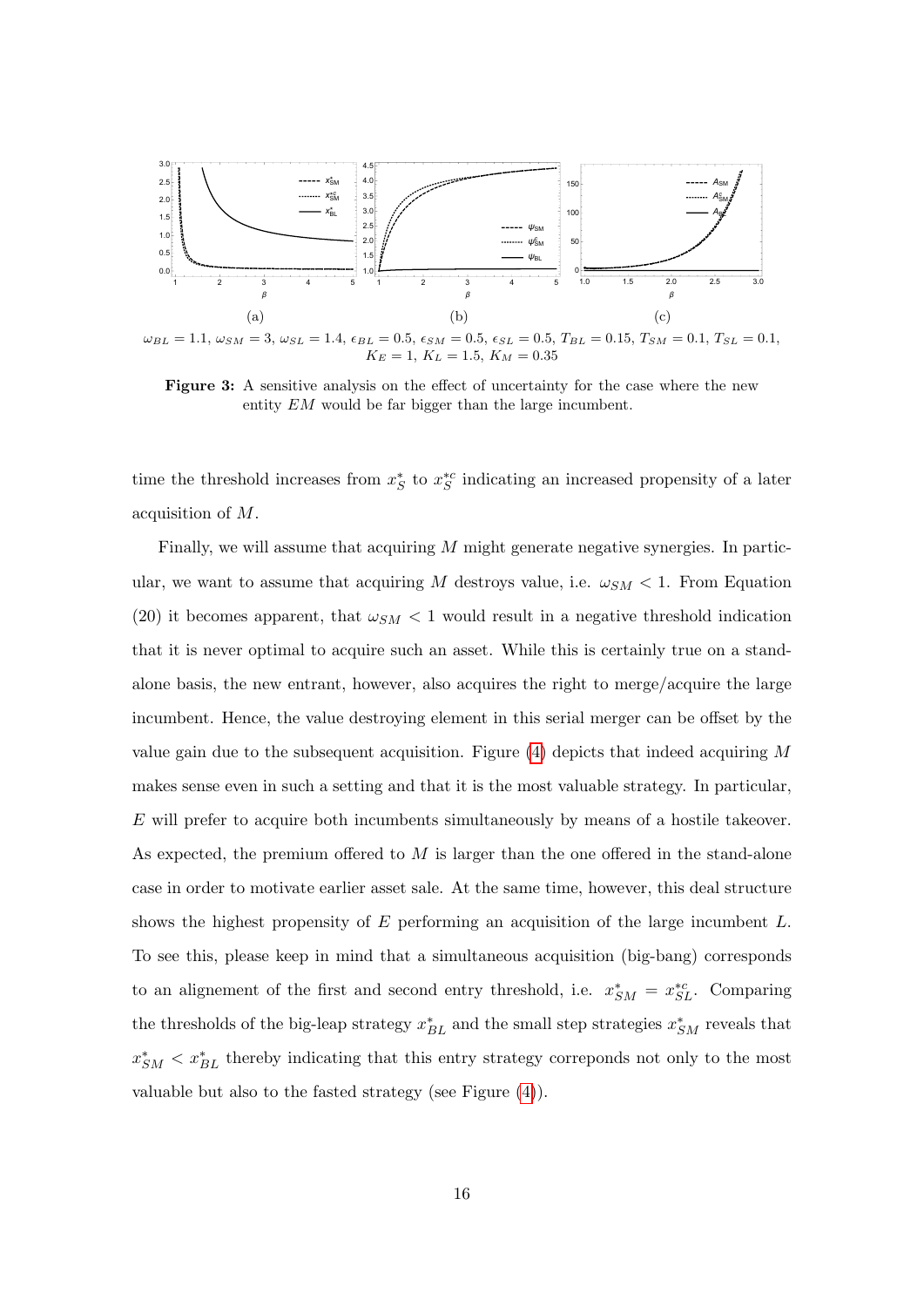<span id="page-17-3"></span>

 $\omega_{BL} = 1.1, \omega_{SM} = 0.8, \omega_{SL} = 1.4, \epsilon_{BL} = 0.5, \epsilon_{SM} = 0.5, \epsilon_{SL} = 0.5, T_{BL} = 0.15, T_{SM} = 0.1, T_{SL} = 0.1,$  $K_E = 1, K_L = 1.5, K_M = 0.35$ 

Figure 4: A sensitive analysis on the effect of uncertainty for the case of negative synergies between E and M.

## 4 Conclusions

This paper studies the entrance in a market by means of acquisition when two mutual exclusive strategies are available for the acquirer. One is to choose the big leap strategy, moving directly to acquire the large incumbent, and the other one is to follow a small steps strategy, where the firm first acquires a small company (starting a learning process) with final the purpose of acquiring the large player later on. The model we develop helps to define which strategy is preferable for a firm in a given market context, supporting this way the management decision. The model also helps to understand what are the market (or firm specific) condition that favor one strategy against the other. An analytical sensitivity analysis and a numerical example was presented.

# References

- <span id="page-17-1"></span>Aktas, N., De Bodt, E. and Roll, R.: 2013, Learning from repetitive acquisitions: Evidence from the time between deals, Journal of Financial Economics 108(1), 99–117.
- <span id="page-17-2"></span>Banerjee, S., Güçbilmez, U. and Pawlina, G.: 2014, Optimal exercise of jointly held real options: A nash bargaining approach with value diversion, European Journal of Operational Research 239(2), 565–578.

<span id="page-17-0"></span>Barkema, H. G. and Drogendijk, R.: 2007, Internationalising in small, incremental or